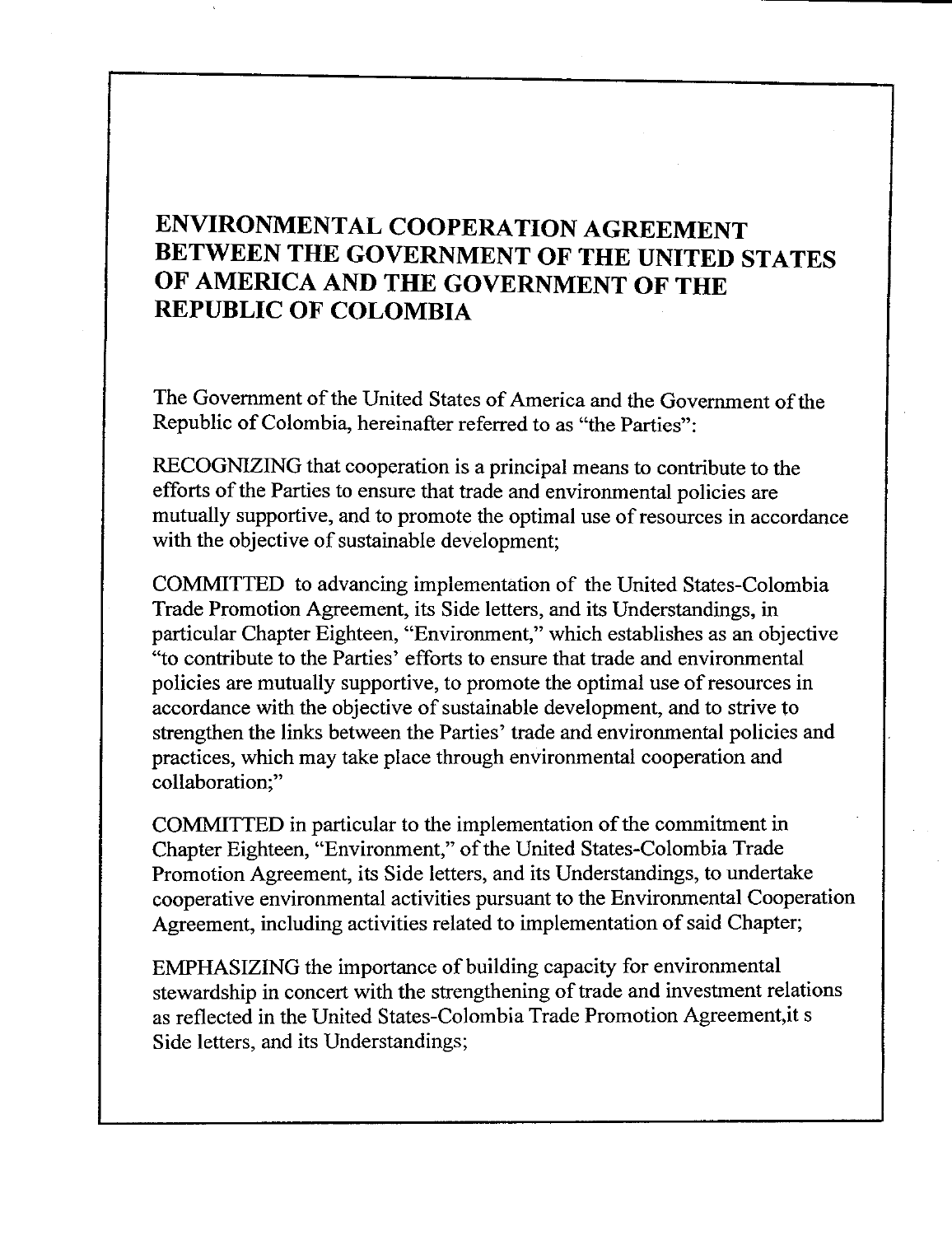RECOGNIZING that each Party has sovereign rights and responsibilities with respect to its natural resources;

CONVINCED of the importance of promoting all possible forms of cooperation to protect, improve and preserve the environment, including the conservation and sustainable use of natural resources, in the context of achieving their sustainable development objectives;

ACKNOWLEDGING that the broad participation of civil society is important for achieving effective cooperation;

AFFIRMING their political will to further strengthen the long and productive history of cooperation between both Governments and to further strengthen and demonstrate the importance attached by them to cooperation on environmental matters;

Have agreed as follows:

#### **ARTICLE I Objective**

The objective of this Agreement is to establish a framework for strengthening bilateral and/or regional environmental cooperation between the Parties aimed at enhancing environmental protection and the conservation and sustainable use of natural resources, including through the development and improvement of environmental practices and technologies.

#### **ARTICLE II Mechanisms for Cooperation**

Cooperation developed under the Agreement may occur, among others, through the following bilateral and/or regional activities:

(a) exchanging of delegations, professionals, technicians and specialists from the academic sector, nongovernmental organizations, industry and the governments, including study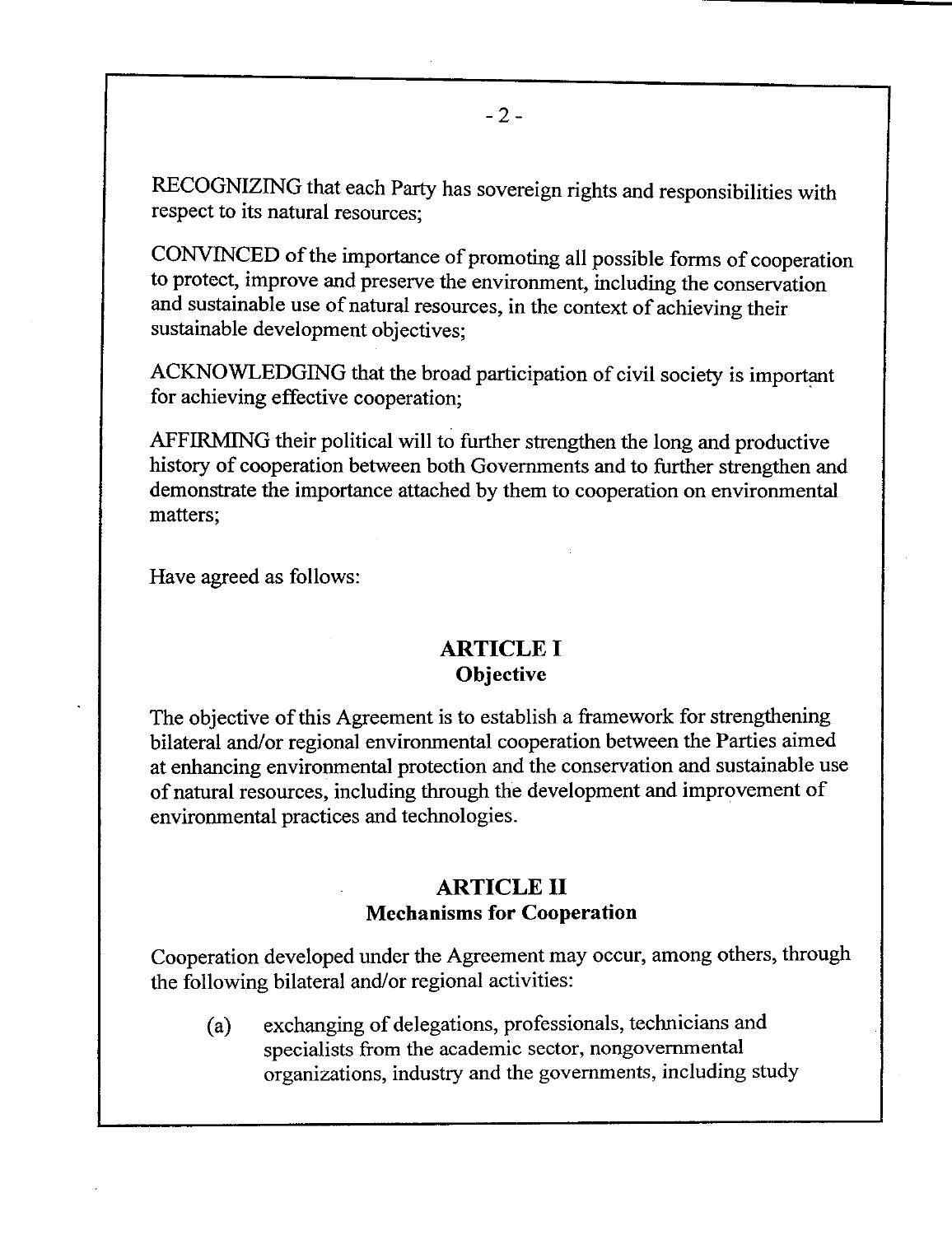visits, to strengthen the development, implementation and assessment of environmental and natural resource policies, practices and standards;

- (b) organizing conferences, seminars, workshops, meetings, training sessions and outreach and education programs;
- (c) developing programs and activities, including technological and practical demonstrations, applied research projects, studies and reports;
- (d) facilitating partnerships, linkages or other new channels for the development and transfer of knowledge and technologies among representatives from academia, industry, international and nongovernmental organizations and government to promote the development and/or exchange of best practices and environmental information and data likely to be of interest to the Parties;
- (e) collecting, publishing and exchanging information on environmental policies, laws, standards, regulations, indicators, national environmental programs and compliance and enforcement mechanisms; and,
- (f) any other forms of environmental cooperation on which the Parties may agree.

### **ARTICLE III Participation in and Operation of the Environmental Cooperation Commission**

1. The Parties shall participate in an Environmental Cooperation Commission (the "Commission"). Each Party shall designate a senior government official from its relevant national authority to serve as its representative on the Commission.

- 2. The Commission shall have as its duties:
	- (a) establishing priorities for cooperative activities;

 $-3-$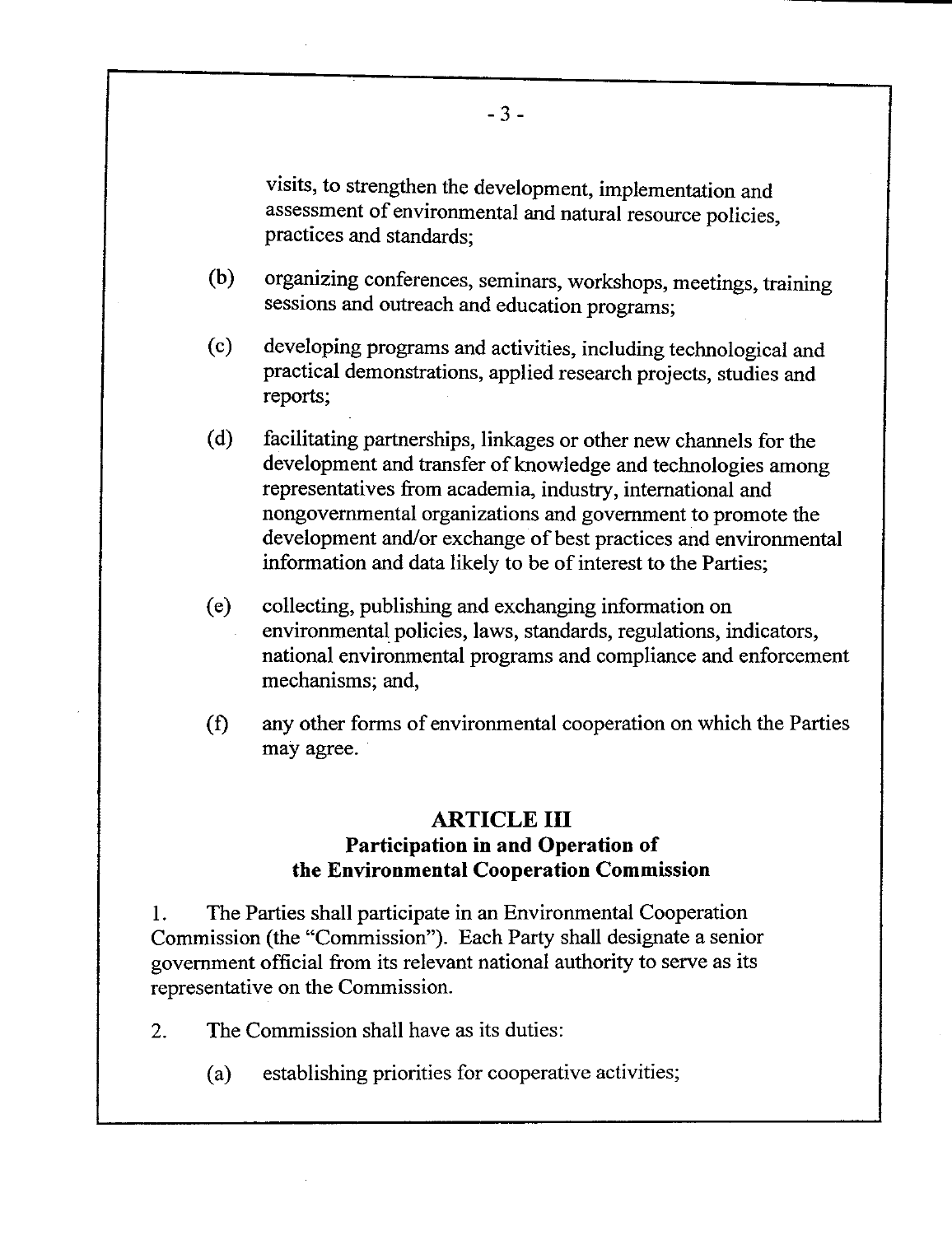- (b) developing a Work Program as described in Article IV, in accordance with those priorities;
- (c) examining and evaluating cooperative activities;
- (d) making recommendations and providing guidance to the Parties on ways to improve cooperation; and,
- (e) undertaking such other activities on which the Parties may agree.

3. The Commission at its meetings may conduct a Dialogue for Cooperation on Environmental Matters, on matters of mutual interest to the Parties in order to exchange information and views on domestic and/or international environmental issues.

4. The Commission shall meet within one year after its establishment and as appropriate thereafter. The Commission shall meet in the country of the representative that is chairing the Commission, unless the Commission decides otherwise.

5. The Chair of the Commission shall rotate annually, in English alphabetical order.

6. Each Party shall notify each other of its relevant national authority upon entry into force of this Agreement. Either Party may change its relevant national authority by notifying the Commission.

7. All decisions of the Commission shall be taken by consensus, unless the Commission decides otherwise. These decisions shall be made public by the Commission, unless it decides otherwise, or as otherwise provided in this Agreement.

8. The Parties may meet between meetings of the Commission to analyze and promote the implementation of this Agreement and to exchange information on the execution of cooperative programs, projects and activities. Each Party shall identify a Coordinator from its relevant national authority referred to in paragraph 1 to serve as a general point of contact for cooperative work under this Agreement.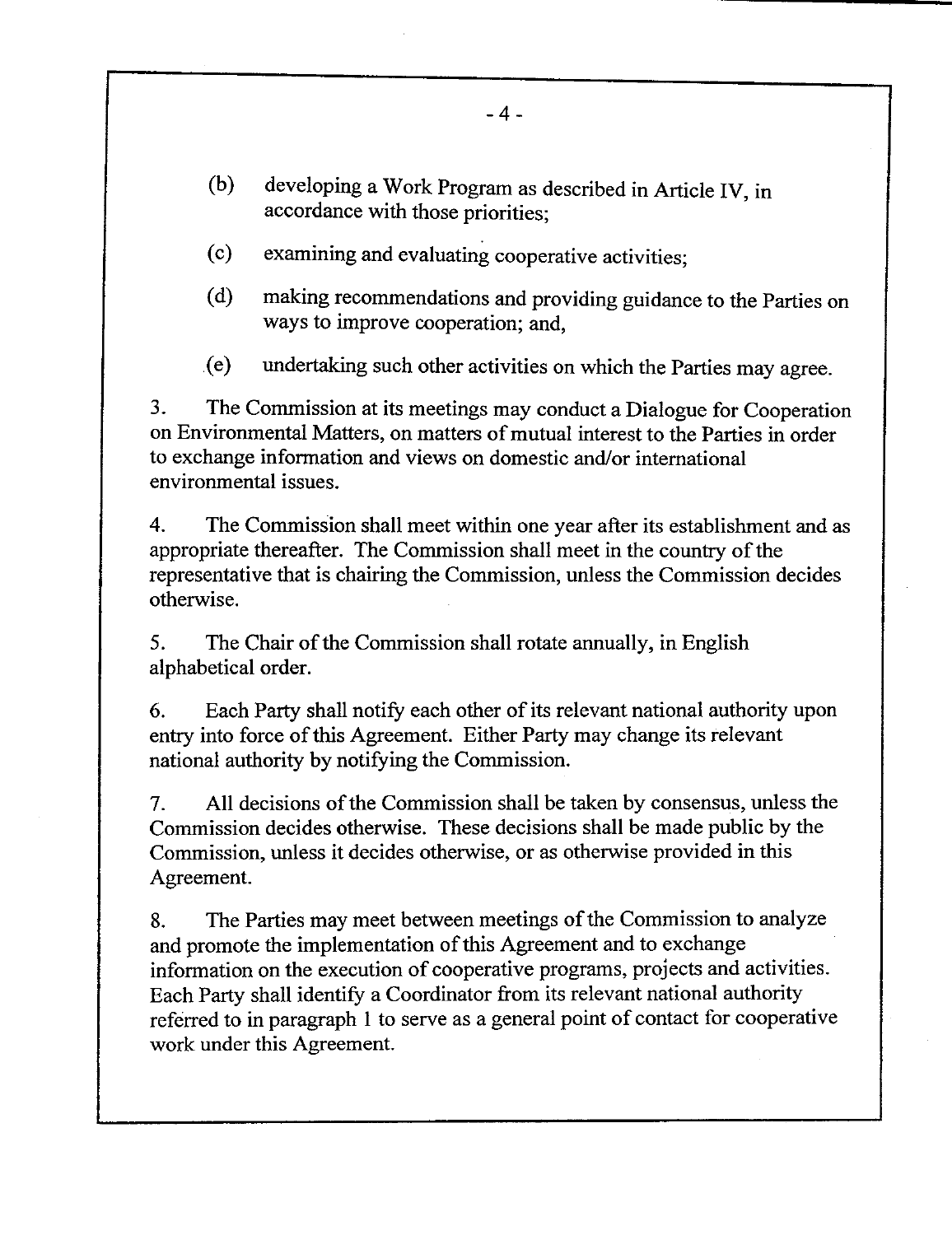9. In discharging its functions, the Commission shall take into account the comments and recommendations it receives from the Environmental Affairs Council established under the United States-Colombia Trade Promotion Agreement, its Side letters, and its Understandings regarding cooperative environmental activities undertaken between the Parties through the Commission. The Commission shall also periodically inform the Environmental Affairs Council on the execution of such activities.

### **ARTICLE IV Work Program and Cooperation Areas**

1. The Commission shall define the Work Program, establishing specific goals, objectives and areas for cooperation in a way that reflects the national priorities of each Party. The Parties shall coordinate at all stages of cooperative activities undertaken pursuant to the Work Program to ensure the participation of all appropriate entities.

2. The Work Program may include, among others, the following short-, medium- and long-term bilateral and/or regional projects and/or activities:

- (a) strengthening national and local environmental governance and management, as well as the capacity to develop, implement, monitor and enforce environmental and natural resource laws, regulations and policies;
- (b) strengthening the conservation and sustainable use of natural resources;
- (c) promoting mechanisms to support the conservation and sustainable use of biological diversity such as the control of invasive alien species;
- (d) developing and promoting incentives, including economic incentives and instruments, and other flexible and voluntary mechanisms;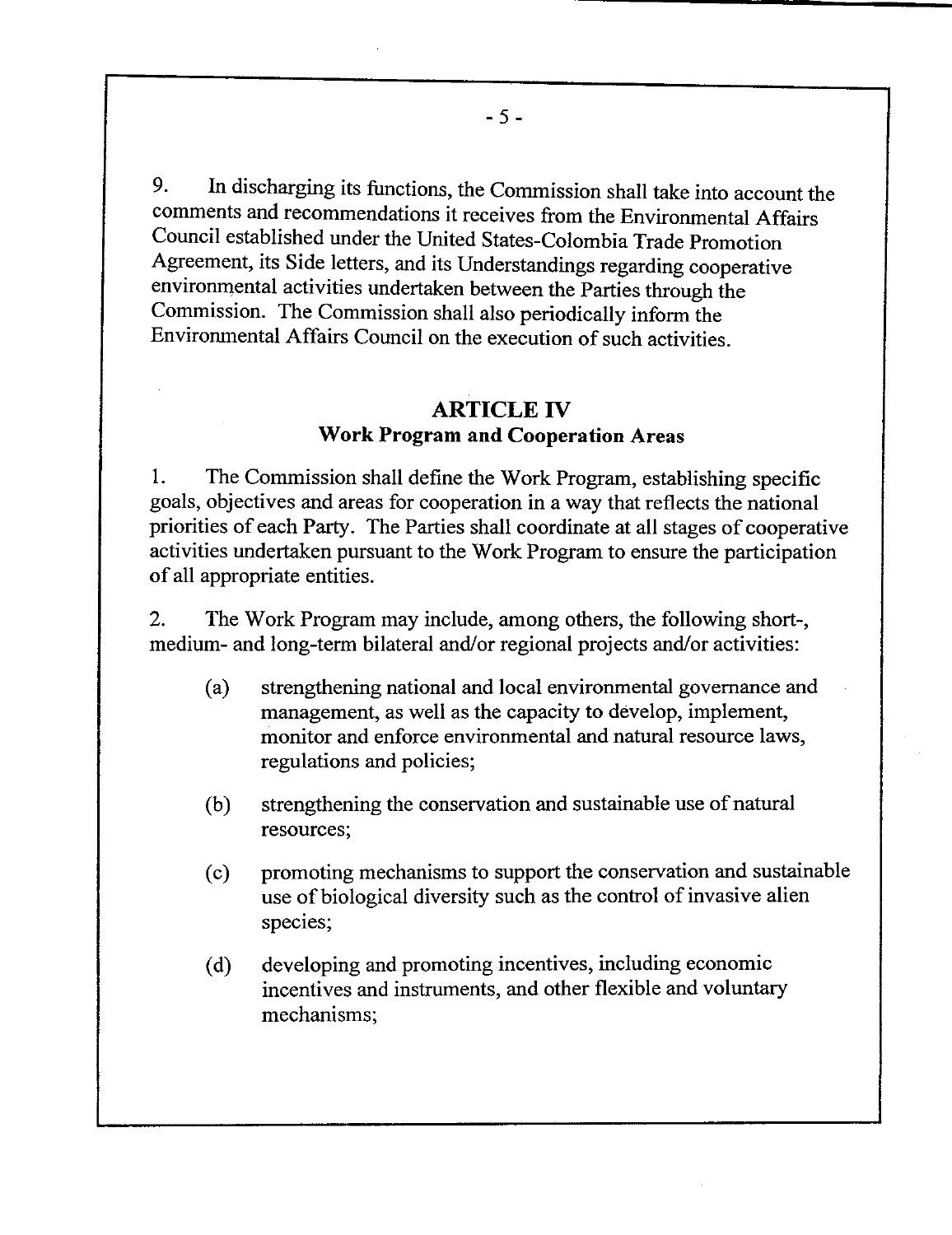- promoting the development, transfer, use, proper operation and (e) maintenance of cleaner, more efficient production processes and technologies, including those that reduce toxic chemical emissions;
- $(f)$ strengthening the capacity to implement multilateral environmental agreements to which the Parties are party;
- promoting the development and implementation of domestic (g) initiatives on environmental goods and services;
- $(h)$ the strengthening of appropriate information systems for environmental decision-making and monitoring the implementation of policies on environment and natural resources.
- $(i)$ building capacity to promote public participation in environmental and natural resources decision-making and enforcement, including public access to information;
- $(i)$ strengthening capacity to review and evaluate the environmental effects of trade agreements; and
- $(k)$ increasing access to cleaner energy, including renewable energy sources.

3. In developing cooperative programs, projects and activities, the Commission shall develop appropriate performance measures and indicators to assist in examining and evaluating the progress of specific cooperative programs, projects and activities.

4. Each Party shall periodically share with its public information regarding the execution and progress of cooperative activities. The Commission shall seek and consider, as appropriate, input from relevant local, regional or international organizations regarding the development of optimal mechanisms to ensure monitoring of the execution and progress of cooperative activities.

5. In order to avoid duplication and to complement ongoing and future environmental cooperation undertaken outside the context of this Agreement, the Commission shall endeavor to develop the Work Program in a manner compatible with the environmental work of other organizations and initiatives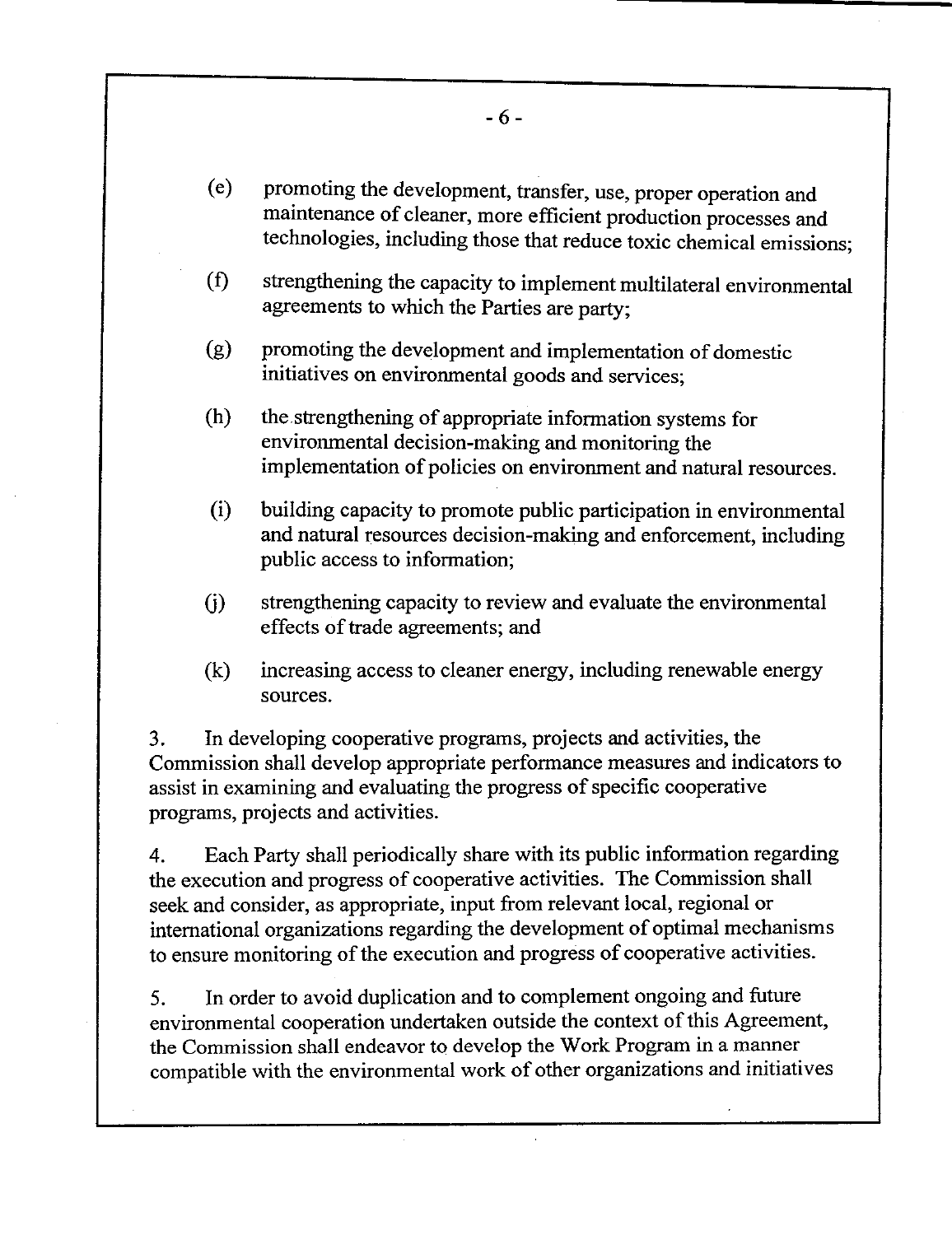in which the Parties have an interest. As part of the Work Program, the Commission shall seek to develop proposals and other means to complement and enhance the work of these organizations and initiatives.

#### ARTICLE V Resources

1. In developing the Work Program, the Commission shall seek to identify: the mechanisms and sources by which cooperative activities may be financed and the adequate allocation of human, technological and organizational resources required for the effective implementation of the cooperative activities.

2. The following mechanisms for finding and other resources may be considered for environmental cooperation:

- (a) cooperative activities jointly supported by financial, human, technical or other resources of the Parties as agreed by them;
- (b) cooperative activities in which each institution, organization or agency provides financial, human, technical or other resources and assumes the costs of its own participation;
- (c) cooperative activities financed or otherwise supported or assisted, as appropriate, by private institutions, foundations or public international organizations, including through ongoing programs; or,
- (d) any combination of the above.

3. Unless otherwise agreed, each Party shall assume the costs of its participation in the work of the Commission.

4. All cooperative activities under this Agreement shall be subject to the availability of appropriated funds and of human and other resources, and to the applicable domestic laws and regulations of each Party.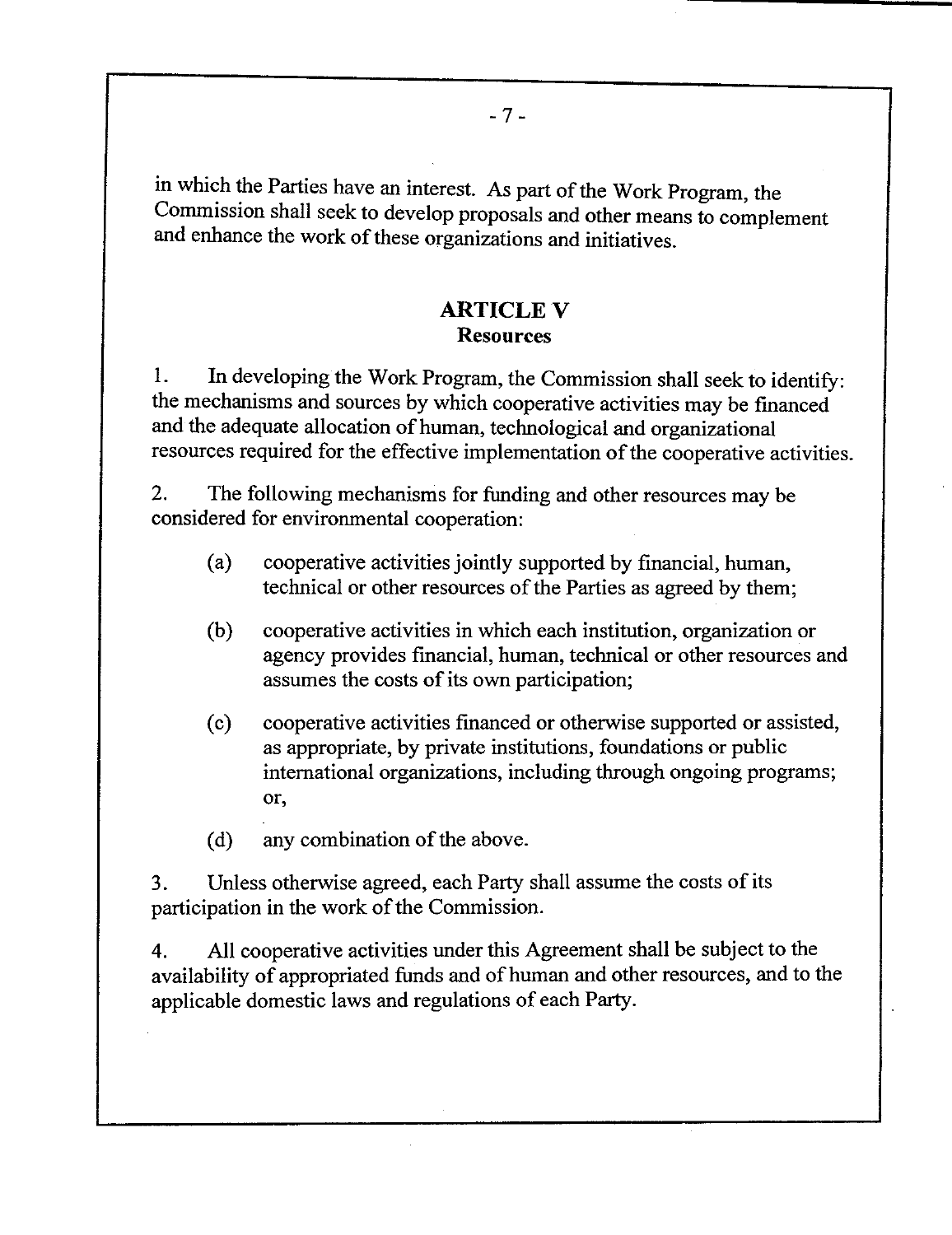#### **ARTICLE VI Opportunities for Public Participation**

1. In defining the Work Program, the Commission shall provide for public participation in the development and implementation of the activities and projects contemplated in the Program.

2. Unless the Commission agrees otherwise, it shall include a public session in the course of its meetings.

3. The Commission shall promote the development of opportunities for public participation in the development and implementation of cooperative environmental activities. Each Party shall solicit and take into account, as appropriate, the views of its public with respect to the Work Program and should review and respond to such communications in accordance with its own domestic laws and procedures. Each Party shall make these communications available to each other and the public, unless that Party demonstrates a legal basis for not doing so. Each Party shall also consider the establishment of a national advisory committee comprised of, among others, representatives from nongovernmental organizations, academia, industry, indigenous groups, subnational governments and territorial entities and private citizens to advise its Commission representative regarding the Work Program.

4. The Commission shall encourage and facilitate, as appropriate, direct contacts and cooperation among government agencies, multilateral organizations, foundations, universities, research centers, institutions, nongovernmental organizations, private sector firms and other entities, and the conclusion of arrangements among them fof the conduct of cooperative activities under this Agreement.

#### **ARTICLE VII Facilitation of Technical Assistance**

1. Each Party shall facilitate, in accordance with its laws and regulations, duty-free entry for materials and equipment provided pursuant to cooperative activities provided for under this Agreement.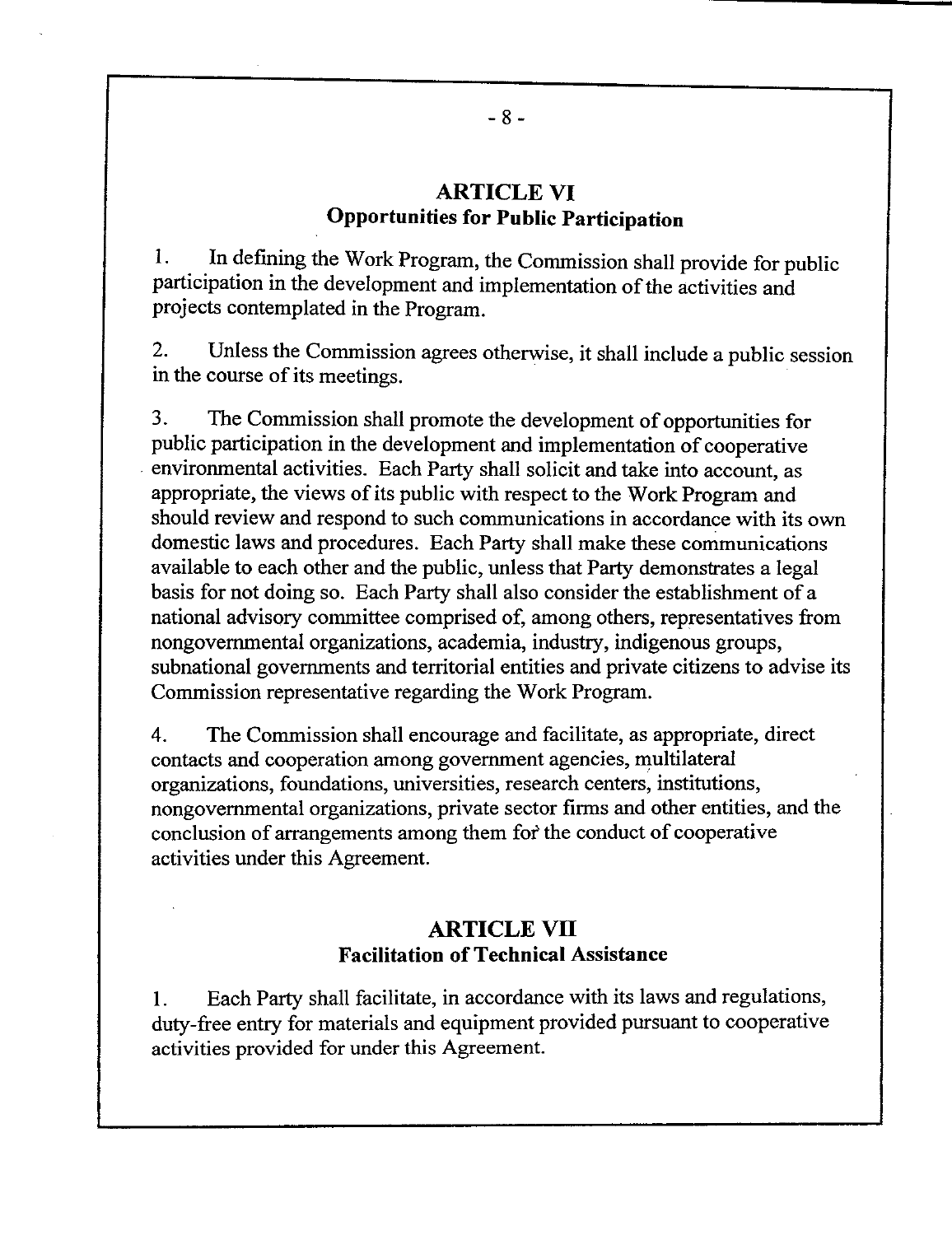2. Each Party shall facilitate the entry of equipment and personnel related to this Agreement into its territory, subject to its laws and regulations.

3. This Agreement does not govern the terms and conditions of the provision of any foreign assistance.

#### **ARTICLE VIII**

## **Technical and Confidential Information and Intellectual Property**

1. Except as provided below, all technical information obtained through the implementation of this Agreement will be available to the Parties.

2. The Parties do not foresee the creation of intellectual property under this Agreement. In the event that intellectual property that can be protected is created, the Parties shall consult with each other to determine the allocation of the rights to that intellectual property.

3. In the event that a Party deems information to be confidential under its laws, or identifies in a timely fashion information furnished or created under this Agreement as "business-confidential", each Party and its participants shall protect such information in accordance with its applicable laws, regulations and administrative practices. Information may be identified as "businessconfidential" if a person having the information may derive an economic benefit from it or may obtain a competitive advantage over those who do not have it, the information is not generally known or publicly available from other sources, and the owner has not previously made the information available without imposing in a timely manner an obligation to keep it confidential.

## **ARTICLE IX Entry into Force, Withdrawal, Amendments**

**1.** Each Party shall notify the other Party in writing of the completion of the internal requirements necessary for the entry into force of this Agreement. This Agreement shall enter into force on the date of the second such notification.